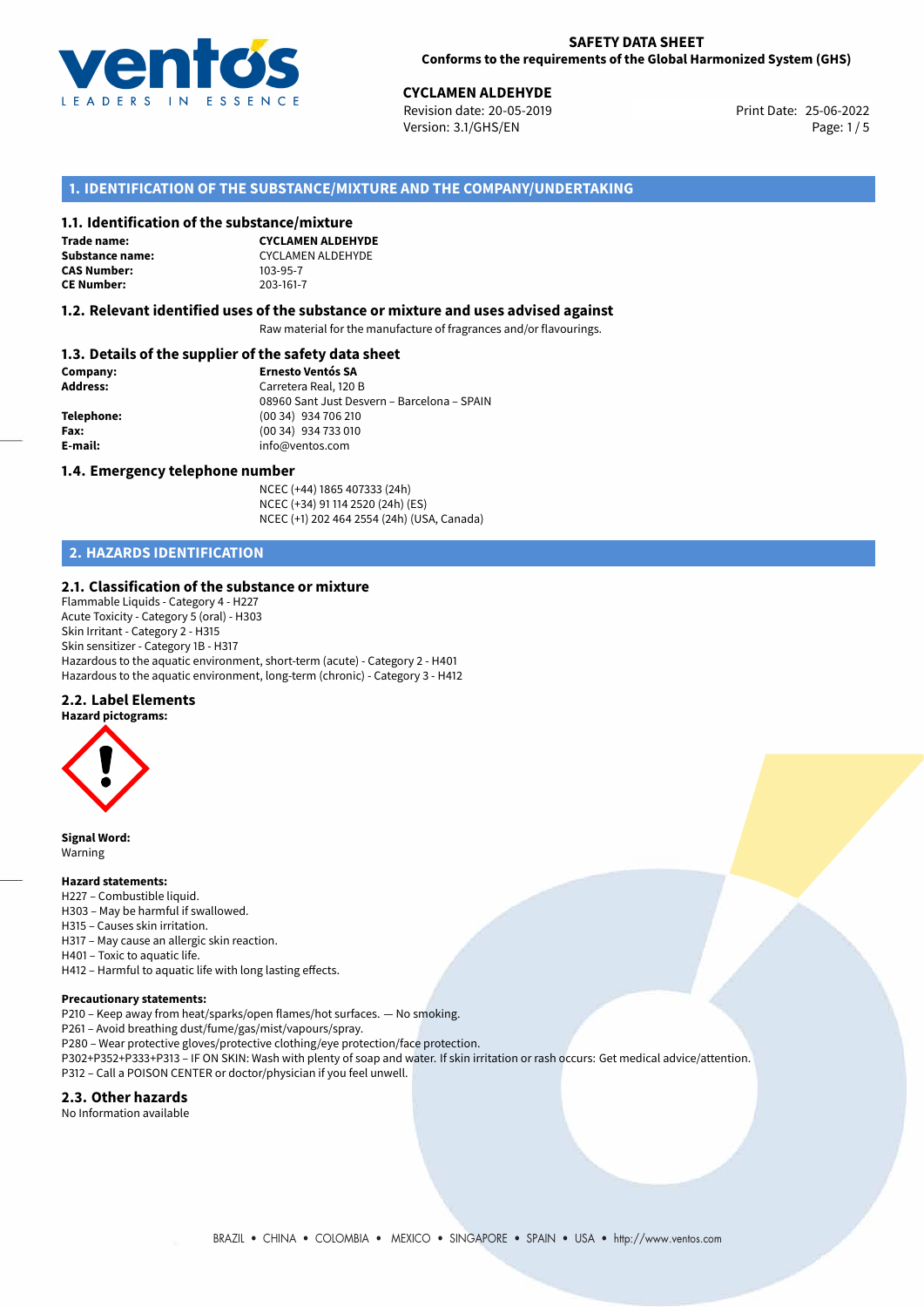

25-06-2022 **CYCLAMEN ALDEHYDE** Revision date: 20-05-2019 Print Date: Version: 3.1/GHS/EN Page: 2 / 5

## **3. COMPOSITION/INFORMATION ON INGREDIENTS**

#### **3.1. Substances**

| Chemical name: | <b>CYCLAMEN ALDEHYDE</b> |
|----------------|--------------------------|
| CAS number:    | 103-95-7                 |
| EC number:     | 203-161-7                |

#### **Hazardous constituents:**

| <b>Chemical Name</b>     | % (w/w)       | <b>CAS No</b><br><b>EC No</b> | <b>Classification according to GHS</b>                                                                                                                                                                                                                                                                                           |
|--------------------------|---------------|-------------------------------|----------------------------------------------------------------------------------------------------------------------------------------------------------------------------------------------------------------------------------------------------------------------------------------------------------------------------------|
| <b>CYCLAMEN ALDEHYDE</b> | >50           | 103-95-7<br>203-161-7         | Flammable Liquids - Category 4 - H227<br>Acute Toxicity - Category 5 (oral) - H303<br>Skin Irritant - Category 2 - H315<br>Skin sensitizer - Category 1B - H317<br>Hazardous to the aquatic environment, short-term (acute) - Category 2 - H401<br>Hazardous to the aquatic environment, long-term (chronic) - Category 3 - H412 |
| <b>CYCLAMEN ALCOHOL</b>  | $>1$ ; $<$ 10 | 4756-19-8<br>225-289-2        | Skin sensitizer - Category 1 - H317                                                                                                                                                                                                                                                                                              |

[See the full text of the hazard statements in section 16.](#page-4-0)

# **3.2. Mixtures**

#### Not applicable.

## **4. FIRST-AID MEASURES**

### **4.1. Description of necessary first aid measures**

| Ingestion:    | Rinse mouth with water.<br>Obtain medical advice.<br>Keep at rest. Do not induce vomiting.                                                           |
|---------------|------------------------------------------------------------------------------------------------------------------------------------------------------|
| Eye contact:  | In case of contact with eyes, rinse immediately with plenty of water for at least 15 minutes and seek medical advice.                                |
| Inhalation:   | Remove person to fresh air and keep at rest.<br>Seek immediate medical advice.                                                                       |
| Skin contact: | Take off immediately all contaminated clothing.<br>Thoroughly wash affected skin with soap and water.<br>Seek medical attention if symptoms persist. |

### **4.2. Most important symptoms and effects, both acute and delayed**

No information available.

#### **4.3. Indication of any immediate medical attention and special treatment needed**

No information available.

#### **5. FIRE-FIGHTING MEASURES**

#### **5.1. Extinguishing Media**

Water spray, carbon dioxide, dry chemical powder or appropriate foam. For safety reasons do not use full water jet.

#### **5.2. Special hazards arising from the substance or mixture**

Known or Anticipated Hazardous Products of Combustion: Emits toxic fumes under fire conditions.

#### **5.3. Advice for firefighters**

High temperatures can lead to high pressures inside closed containers. Avoid inhalation of vapors that are created. Use appropriate respiratory protection. Do not allow spillage of fire to be poured into drains or watercourses. Wear self-contained breathing apparatus and protective clothing.

### **6. ACCIDENTAL RELEASE MEASURES**

#### **6.1. Personal precautions, protective equipment and emergency procedures**

Evacuate surronding areas. Ensure adequate ventilation. Keep unnecessary and unprotected personnel from entering. Do not breathe vapor/spray. Avoid contact with skin and eyes. Information regarding personal protective measures: see section 8.

#### **6.2. Environmental precautions**

To avoid possible contamination of the environment, do not discharge into any drains, surface waters or groundwaters.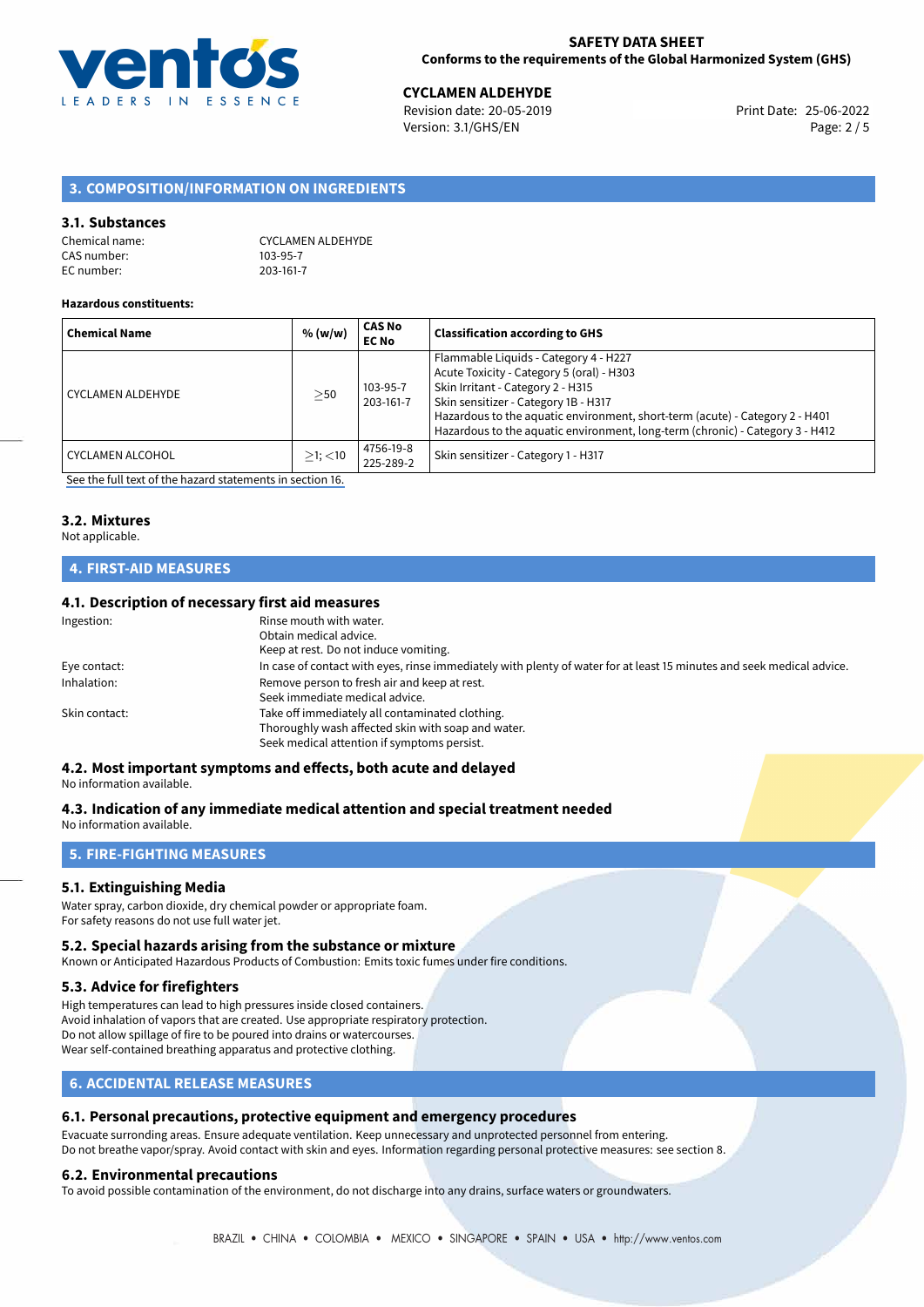

25-06-2022 **CYCLAMEN ALDEHYDE** Revision date: 20-05-2019 Print Date: Version: 3.1/GHS/EN Page: 3 / 5

#### **6.3. Methods and materials for containment and cleaning up**

Cover with an inert, inorganic, non-combustible absorbent material (e.g. dry-lime, sand, soda ash). Place in covered containers using non-sparking tools and transport outdoors. Avoid open flames or sources of ignition (e.g. pilot lights on gas hot water heater). Ventilate area and wash spill site after material pickup is complete.

#### **6.4. Reference to other sections**

Information regarding exposure controls, personal protection and disposal considerations can be found in sections 8 and 13.

#### **7. HANDLING AND STORAGE**

#### **7.1. Precautions for safe handling**

Do not store or handle this material near food or drinking water. Do not smoke. Avoid contact with the eyes, skin and clothing. Wear protective clothing and use glasses. Observe the rules of safety and hygiene at work. Keep in the original container or an alternative made from a compatible material.

#### **7.2. Conditions for safe storage, including any incompatibilities**

Store in tightly closed and preferably full containers in a cool, dry and ventilated area, protected from light. Keep away from sources of ignition (e.g. hot surfaces, sparks, flame and static discharges). Keep away from incompatible materials (see section 10).

#### **7.3. Specific end use(s)**

No information available.

#### **8. EXPOSURE CONTROLS AND PERSONAL PROTECTION**

#### **8.1. Control parameters**

Components with occupational exposure limits: None known.

#### **8.2. Exposure controls**

Measures should be taken to prevent materials from being splashed into the body. Provide adequate ventilation, according to the conditions of use. Use a mechanical exhaust if required.

#### **8.3. Individual protection measures, such as personal protective equipment**

| Eye/Face protection:             | Chemical safety goggles are recommended. Wash contaminated goggles before reuse.                                                            |
|----------------------------------|---------------------------------------------------------------------------------------------------------------------------------------------|
| Hand Protection:                 | Chemical-resistant gloves are recommended. Wash contaminated gloves before reuse.                                                           |
| Body protection:                 | Personal protective equipment for the body should be selected based on the task being performed and the risks<br>involved.                  |
| Respiratory Protection:          | In case of insufficient ventilation, use suitable respiratory equipment.                                                                    |
| Environmental exposure controls: | Emissions from ventilation or process equipment should be checked to ensure they comply with environmental<br>protection legislation.       |
|                                  | In some cases, filters or engineering modifications to the process equipment will be necessary to reduce emissions to<br>acceptable levels. |

#### **9. PHYSICAL AND CHEMICAL PROPERTIES**

#### **9.1. Information on basic physical and chemical properties**

| Appearance:                         | Liguid                         |
|-------------------------------------|--------------------------------|
| Colour:                             | Conforms to standard           |
| Odour:                              | Conforms to standard           |
| Odour theshold:                     | Not determined                 |
| pH:                                 | Not determined                 |
| Melting point/freezing point:       | Not determined                 |
| Boling point/boiling range:         | 270                            |
| Flash point:                        | $75^{\circ}$ C                 |
| Evaporation rate:                   | Not determined                 |
| Flammability:                       | Not determined                 |
| Lower flammability/Explosive limit: | Not determined                 |
| Upper flammability/Explosive limit: | Not determined                 |
| Vapour pressure:                    | $0,0053$ hPa (20 $^{\circ}$ C) |
| Vapour Density:                     | Not determined                 |
| Density:                            | $0,946 - 0,95$ g/mL (20°C)     |
| Relative density:                   | $0,946 - 0,95(20^{\circ}C)$    |
| Water solubility:                   | <b>INSOLUBLE IN WATER</b>      |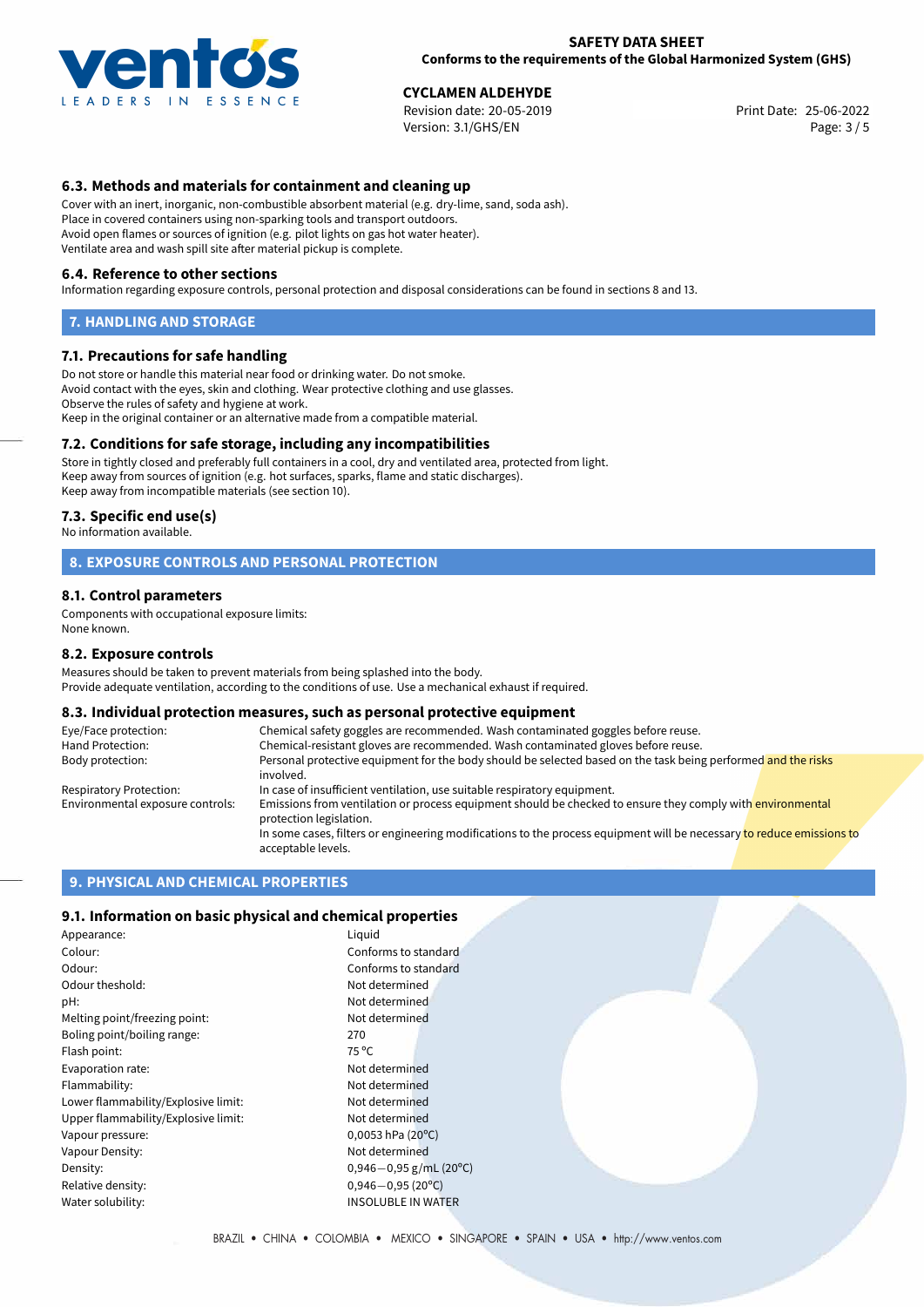

# **CYCLAMEN ALDEHYDE**<br>
Revision date: 20-05-2019<br> **CYCLAMEN ALDEHYDE**<br> **CYCLAMEN ALDEHYDE**

Revision date: 20-05-2019 Version: 3.1/GHS/EN Page: 4 / 5

Solubility in other solvents: SOLUBLE IN ETHANOL Partition coefficient n-octanol/water: Not determined Auto-ignition temperature: Not determined Decomposition temperature: Not determined Viscosity, dynamic: Not determined Viscosity, kinematic: Not determined Explosive properties: Not determined Oxidising properties: Not determined

# **10. STABILITY AND REACTIVITY**

#### **10.1. Reactivity**

No hazardous reactions if stored and handled as prescribed/indicated.

#### **10.2. Chemical stability**

The product is stable if stored and handled as prescribed/indicated.

#### **10.3. Possibility of hazardous reactions**

No hazardous reactions if stored and handled as prescribed/indicated.

#### **10.4. Conditions to Avoid**

Conditions to Avoid: Excessive heat, flame or other ignition sources.

#### **10.5. Incompatible materials**

Avoid contact with strong acids and bases and oxidizing agents.

#### **10.6. Hazardous decomposition products**

During combustion may form carbon monoxide and unidentified organic compounds.

## **11. TOXICOLOGICAL INFORMATION**

| <b>Acute toxicity</b>             | May be harmful if swallowed.                                              |  |
|-----------------------------------|---------------------------------------------------------------------------|--|
| <b>Skin corrosion/irritation</b>  | Causes skin irritation.                                                   |  |
| Serious eye damage/irritation     | Based on the data available, the criteria for classification are not met. |  |
| Respiratory or skin sensitisation | May cause an allergic skin reaction.                                      |  |
| Germ cell mutagenicity            | Based on the data available, the criteria for classification are not met. |  |
| Carcinogenicity                   | Based on the data available, the criteria for classification are not met. |  |
| Reproductive toxicity             | Based on the data available, the criteria for classification are not met. |  |
| <b>STOT-single exposure</b>       | Based on the data available, the criteria for classification are not met. |  |
| <b>STOT-repeated exposure</b>     | Based on the data available, the criteria for classification are not met. |  |
| <b>Aspiration hazard</b>          | Based on the data available, the criteria for classification are not met. |  |

### **12. ECOLOGICAL INFORMATION**

#### **12.1. Toxicity**

**Assessment:**

Toxic to aquatic life. Harmful to aquatic life with long lasting effects. **Experimental/calculated data:** No information available.

#### **12.2. Degradability**

Biodegradation : > 60%.

#### **12.3. Bioaccumulative potential**

No information available.

#### **12.4. Soil mobility** No information available.

# **12.5. Other adverse effects**

See also sections 6, 7, 13 and 15 Do not allow to get into waste water or waterways.